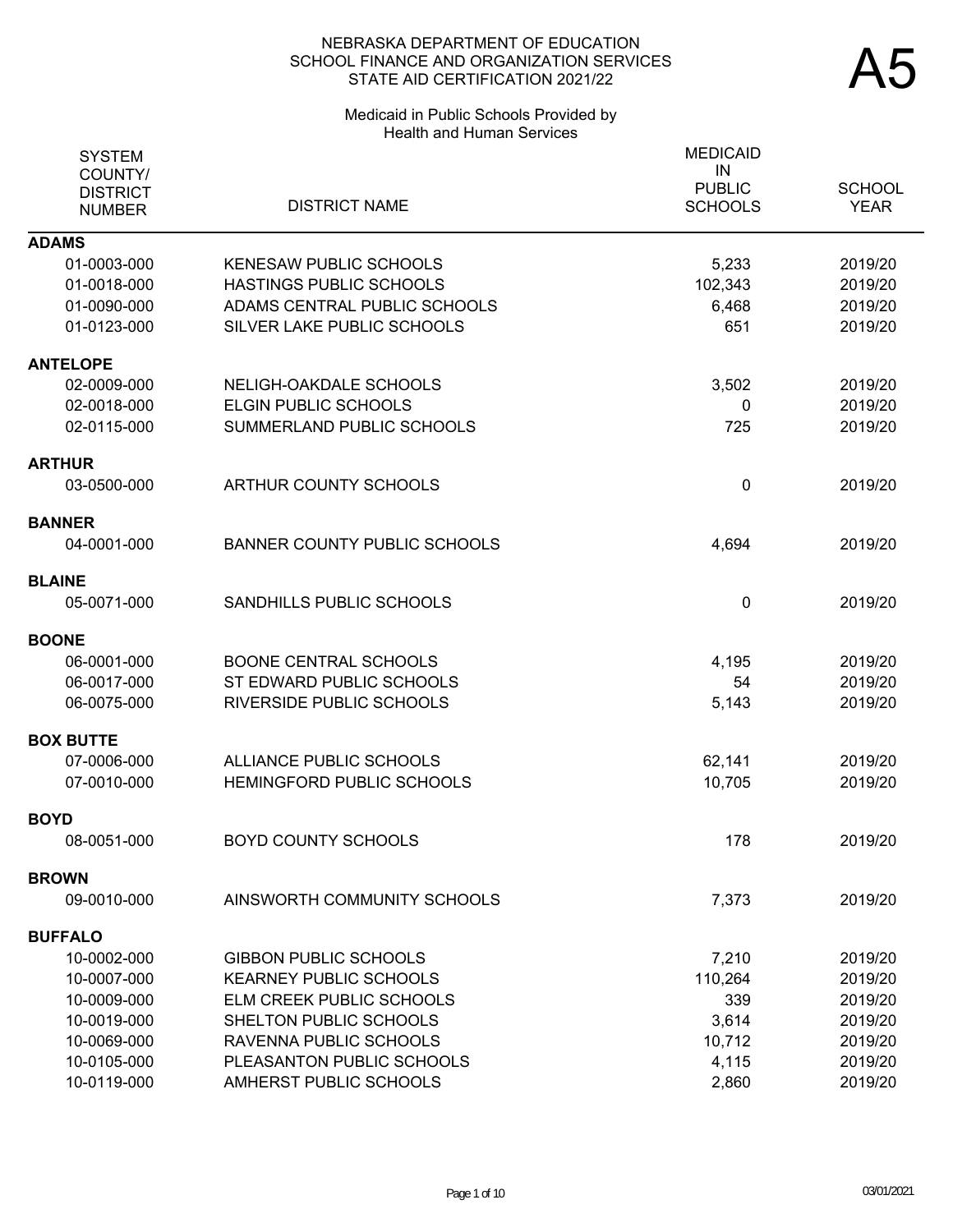#### Medicaid in Public Schools Provided by Health and Human Services

| <b>SYSTEM</b><br>COUNTY/<br><b>DISTRICT</b><br><b>NUMBER</b> | <b>DISTRICT NAME</b>                                         | <b>MEDICAID</b><br>IN<br><b>PUBLIC</b><br><b>SCHOOLS</b> | <b>SCHOOL</b><br><b>YEAR</b> |
|--------------------------------------------------------------|--------------------------------------------------------------|----------------------------------------------------------|------------------------------|
| <b>BURT</b>                                                  |                                                              |                                                          |                              |
| 11-0001-000                                                  | <b>TEKAMAH-HERMAN COMMUNITY SCHS</b>                         | 527                                                      | 2019/20                      |
| 11-0014-000<br>11-0020-000                                   | OAKLAND CRAIG PUBLIC SCHOOLS<br>LYONS-DECATUR NORTHEAST SCHS | 692<br>450                                               | 2019/20<br>2019/20           |
| <b>BUTLER</b>                                                |                                                              |                                                          |                              |
| 12-0056-000                                                  | DAVID CITY PUBLIC SCHOOLS                                    | 6,383                                                    | 2019/20                      |
| 12-0502-000                                                  | <b>EAST BUTLER PUBLIC SCHOOLS</b>                            | 982                                                      | 2019/20                      |
| <b>CASS</b>                                                  |                                                              |                                                          |                              |
| 13-0001-000                                                  | PLATTSMOUTH COMMUNITY SCHOOLS                                | 1,699                                                    | 2019/20                      |
| 13-0022-000                                                  | <b>WEEPING WATER PUBLIC SCHOOLS</b>                          | 0                                                        | 2019/20                      |
| 13-0032-000                                                  | LOUISVILLE PUBLIC SCHOOLS                                    | 532                                                      | 2019/20                      |
| 13-0056-000                                                  | <b>CONESTOGA PUBLIC SCHOOLS</b>                              | 2,942                                                    | 2019/20                      |
| 13-0097-000                                                  | ELMWOOD-MURDOCK PUBLIC SCHOOLS                               | 200                                                      | 2019/20                      |
| <b>CEDAR</b>                                                 |                                                              |                                                          |                              |
| 14-0008-000                                                  | HARTINGTON NEWCASTLE PUBLIC SCHOOLS                          | 668                                                      | 2019/20                      |
| 14-0045-000                                                  | RANDOLPH PUBLIC SCHOOLS                                      | 1,018                                                    | 2019/20                      |
| 14-0054-000                                                  | LAUREL-CONCORD-COLERIDGE SCHOOL                              | 1,067                                                    | 2019/20                      |
| 14-0101-000                                                  | <b>WYNOT PUBLIC SCHOOLS</b>                                  | 298                                                      | 2019/20                      |
| <b>CHASE</b>                                                 |                                                              |                                                          |                              |
| 15-0010-000                                                  | <b>CHASE COUNTY SCHOOLS</b>                                  | $\mathbf 0$                                              | 2019/20                      |
| 15-0536-000                                                  | <b>WAUNETA-PALISADE PUBLIC SCHS</b>                          | 0                                                        | 2019/20                      |
| <b>CHERRY</b>                                                |                                                              |                                                          |                              |
| 16-0006-000                                                  | VALENTINE COMMUNITY SCHOOLS                                  | 10,383                                                   | 2019/20                      |
| 16-0030-000                                                  | <b>CODY-KILGORE PUBLIC SCHS</b>                              | 0                                                        | 2019/20                      |
| <b>CHEYENNE</b>                                              |                                                              |                                                          |                              |
| 17-0001-000                                                  | SIDNEY PUBLIC SCHOOLS                                        | 4,836                                                    | 2019/20                      |
| 17-0003-000                                                  | LEYTON PUBLIC SCHOOLS                                        | 8,570                                                    | 2019/20                      |
| 17-0009-000                                                  | POTTER-DIX PUBLIC SCHOOLS                                    | 0                                                        | 2019/20                      |
| <b>CLAY</b>                                                  |                                                              |                                                          |                              |
| 18-0002-000                                                  | <b>SUTTON PUBLIC SCHOOLS</b>                                 | 16,516                                                   | 2019/20                      |
| 18-0011-000                                                  | HARVARD PUBLIC SCHOOLS                                       | 18,403                                                   | 2019/20                      |
| <b>COLFAX</b>                                                |                                                              |                                                          |                              |
| 19-0039-000                                                  | LEIGH COMMUNITY SCHOOLS                                      | 28,096                                                   | 2019/20                      |
| 19-0058-000                                                  | <b>CLARKSON PUBLIC SCHOOLS</b>                               | 343                                                      | 2019/20                      |
| 19-0070-000                                                  | HOWELLS-DODGE CONSOLIDATED SCHOOLS                           | 422                                                      | 2019/20                      |
| 19-0123-000                                                  | SCHUYLER COMMUNITY SCHOOLS                                   | 56,844                                                   | 2019/20                      |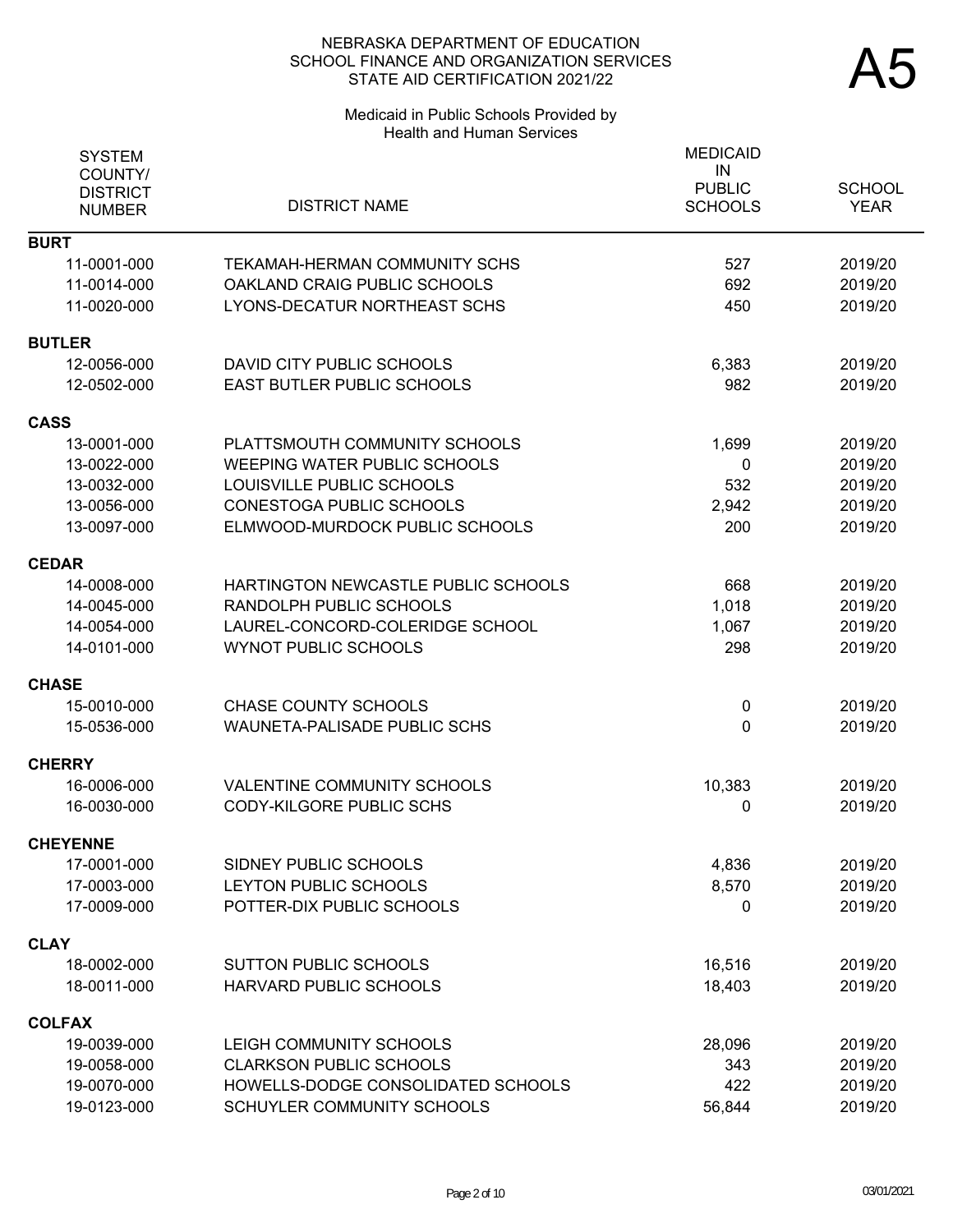# Medicaid in Public Schools Provided by Health and Human Services

| <b>SYSTEM</b><br>COUNTY/<br><b>DISTRICT</b><br><b>NUMBER</b> | <b>DISTRICT NAME</b>             | <b>MEDICAID</b><br>IN<br><b>PUBLIC</b><br><b>SCHOOLS</b> | <b>SCHOOL</b><br><b>YEAR</b> |
|--------------------------------------------------------------|----------------------------------|----------------------------------------------------------|------------------------------|
| <b>CUMING</b>                                                |                                  |                                                          |                              |
| 20-0001-000                                                  | <b>WEST POINT PUBLIC SCHOOLS</b> | 4,065                                                    | 2019/20                      |
| 20-0020-000                                                  | BANCROFT-ROSALIE COMM SCHOOLS    | 8,124                                                    | 2019/20                      |
| 20-0030-000                                                  | WISNER-PILGER PUBLIC SCHOOLS     | 0                                                        | 2019/20                      |
| <b>CUSTER</b>                                                |                                  |                                                          |                              |
| 21-0015-000                                                  | ANSELMO-MERNA PUBLIC SCHOOLS     | 0                                                        | 2019/20                      |
| 21-0025-000                                                  | <b>BROKEN BOW PUBLIC SCHOOLS</b> | 10,419                                                   | 2019/20                      |
| 21-0044-000                                                  | ANSLEY PUBLIC SCHOOLS            | 144                                                      | 2019/20                      |
| 21-0084-000                                                  | SARGENT PUBLIC SCHOOLS           | 485                                                      | 2019/20                      |
| 21-0089-000                                                  | ARNOLD PUBLIC SCHOOLS            | 0                                                        | 2019/20                      |
| 21-0180-000                                                  | <b>CALLAWAY PUBLIC SCHOOLS</b>   | 2,583                                                    | 2019/20                      |
| <b>DAKOTA</b>                                                |                                  |                                                          |                              |
| 22-0011-000                                                  | SO SIOUX CITY COMMUNITY SCHS     | 61,097                                                   | 2019/20                      |
| 22-0031-000                                                  | HOMER COMMUNITY SCHOOLS          | 3,677                                                    | 2019/20                      |
| <b>DAWES</b>                                                 |                                  |                                                          |                              |
| 23-0002-000                                                  | <b>CHADRON PUBLIC SCHOOLS</b>    | 11,952                                                   | 2019/20                      |
| 23-0071-000                                                  | <b>CRAWFORD PUBLIC SCHOOLS</b>   | 8,926                                                    | 2019/20                      |
| <b>DAWSON</b>                                                |                                  |                                                          |                              |
| 24-0001-000                                                  | LEXINGTON PUBLIC SCHOOLS         | 94,000                                                   | 2019/20                      |
| 24-0004-000                                                  | <b>OVERTON PUBLIC SCHOOLS</b>    | 0                                                        | 2019/20                      |
| 24-0011-000                                                  | <b>COZAD COMMUNITY SCHOOLS</b>   | 0                                                        | 2019/20                      |
| 24-0020-000                                                  | <b>GOTHENBURG PUBLIC SCHOOLS</b> | 21,008                                                   | 2019/20                      |
| 24-0101-000                                                  | SUMNER-EDDYVILLE-MILLER SCHS     | 408                                                      | 2019/20                      |
| <b>DEUEL</b>                                                 |                                  |                                                          |                              |
| 25-0025-000                                                  | <b>CREEK VALLEY SCHOOLS</b>      | 5,217                                                    | 2019/20                      |
| 25-0095-000                                                  | SOUTH PLATTE PUBLIC SCHOOLS      | $\overline{0}$                                           | 2019/20                      |
| <b>DIXON</b>                                                 |                                  |                                                          |                              |
| 26-0001-000                                                  | PONCA PUBLIC SCHOOLS             | 489                                                      | 2019/20                      |
| 26-0070-000                                                  | ALLEN CONSOLIDATED SCHOOLS       | 21,222                                                   | 2019/20                      |
| 26-0561-000                                                  | EMERSON-HUBBARD PUBLIC SCHOOLS   | 494                                                      | 2019/20                      |
| <b>DODGE</b>                                                 |                                  |                                                          |                              |
| 27-0001-000                                                  | <b>FREMONT PUBLIC SCHOOLS</b>    | 55,236                                                   | 2019/20                      |
| 27-0062-000                                                  | SCRIBNER-SNYDER COMMUNITY SCHS   | 770                                                      | 2019/20                      |
| 27-0594-000                                                  | <b>LOGAN VIEW PUBLIC SCHOOLS</b> | 16,481                                                   | 2019/20                      |
| 27-0595-000                                                  | NORTH BEND CENTRAL PUBLIC SCHS   | 13,093                                                   | 2019/20                      |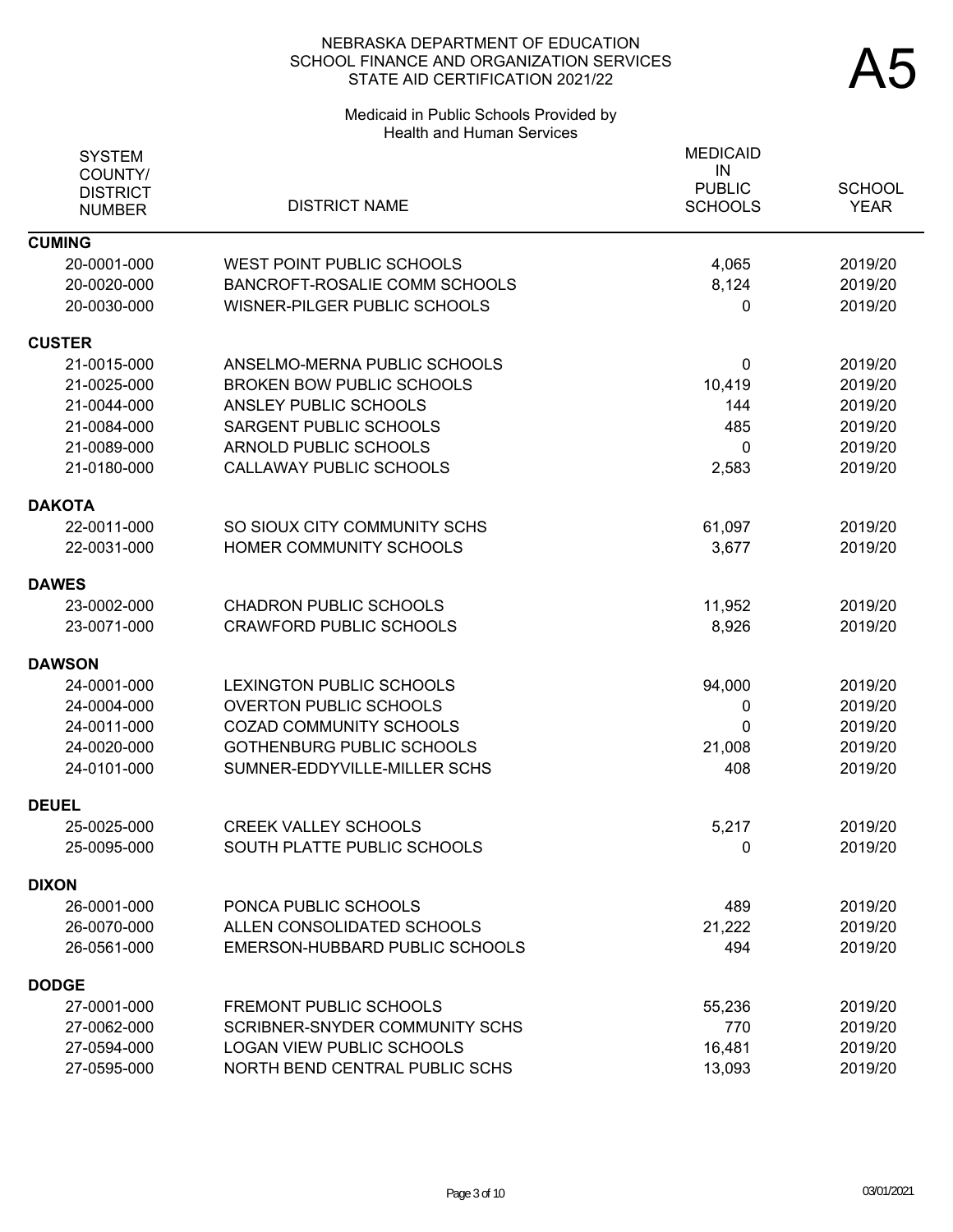# Medicaid in Public Schools Provided by Health and Human Services

| <b>SYSTEM</b><br>COUNTY/<br><b>DISTRICT</b><br><b>NUMBER</b> | <b>DISTRICT NAME</b>                  | <b>MEDICAID</b><br>IN<br><b>PUBLIC</b><br><b>SCHOOLS</b> | <b>SCHOOL</b><br><b>YEAR</b> |
|--------------------------------------------------------------|---------------------------------------|----------------------------------------------------------|------------------------------|
|                                                              |                                       |                                                          |                              |
| <b>DOUGLAS</b><br>28-0001-000                                | <b>OMAHA PUBLIC SCHOOLS</b>           | 726,444                                                  | 2019/20                      |
| 28-0010-000                                                  | ELKHORN PUBLIC SCHOOLS                | 55,423                                                   | 2019/20                      |
| 28-0015-000                                                  | DOUGLAS CO WEST COMMUNITY SCHS        | 2,264                                                    | 2019/20                      |
| 28-0017-000                                                  | MILLARD PUBLIC SCHOOLS                | 365,253                                                  | 2019/20                      |
| 28-0054-000                                                  | <b>RALSTON PUBLIC SCHOOLS</b>         | 9,853                                                    | 2019/20                      |
| 28-0059-000                                                  | <b>BENNINGTON PUBLIC SCHOOLS</b>      | 0                                                        | 2019/20                      |
| 28-0066-000                                                  | <b>WESTSIDE COMMUNITY SCHOOLS</b>     | 167,065                                                  | 2019/20                      |
| <b>DUNDY</b>                                                 |                                       |                                                          |                              |
| 29-0117-000                                                  | DUNDY CO STRATTON PUBLIC SCHS         | 1,057                                                    | 2019/20                      |
| <b>FILLMORE</b>                                              |                                       |                                                          |                              |
| 30-0001-000                                                  | <b>EXETER-MILLIGAN PUBLIC SCHOOLS</b> | 0                                                        | 2019/20                      |
| 30-0025-000                                                  | FILLMORE CENTRAL PUBLIC SCHS          | 14,516                                                   | 2019/20                      |
| 30-0054-000                                                  | SHICKLEY PUBLIC SCHOOLS               | 2,788                                                    | 2019/20                      |
| <b>FRANKLIN</b>                                              |                                       |                                                          |                              |
| 31-0506-000                                                  | <b>FRANKLIN PUBLIC SCHOOLS</b>        | 5,467                                                    | 2019/20                      |
| <b>FRONTIER</b>                                              |                                       |                                                          |                              |
| 32-0046-000                                                  | MAYWOOD PUBLIC SCHOOLS                | 0                                                        | 2019/20                      |
| 32-0095-000                                                  | EUSTIS-FARNAM PUBLIC SCHOOLS          | 1,052                                                    | 2019/20                      |
| 32-0125-000                                                  | MEDICINE VALLEY PUBLIC SCHOOLS        | 0                                                        | 2019/20                      |
| <b>FURNAS</b>                                                |                                       |                                                          |                              |
| 33-0018-000                                                  | ARAPAHOE PUBLIC SCHOOLS               | 3,164                                                    | 2019/20                      |
| 33-0021-000                                                  | <b>CAMBRIDGE PUBLIC SCHOOLS</b>       | 727                                                      | 2019/20                      |
| 33-0540-000                                                  | SOUTHERN VALLEY SCHOOLS               | 0                                                        | 2019/20                      |
| <b>GAGE</b>                                                  |                                       |                                                          |                              |
| 34-0001-000                                                  | SOUTHERN SCHOOL DISTRICT 1            | 943                                                      | 2019/20                      |
| 34-0015-000                                                  | <b>BEATRICE PUBLIC SCHOOLS</b>        | 82,629                                                   | 2019/20                      |
| 34-0034-000                                                  | FREEMAN PUBLIC SCHOOLS                | 0                                                        | 2019/20                      |
| 34-0100-000                                                  | DILLER-ODELL PUBLIC SCHOOLS           | 1,774                                                    | 2019/20                      |
| <b>GARDEN</b>                                                |                                       |                                                          |                              |
| 35-0001-000                                                  | <b>GARDEN COUNTY SCHOOLS</b>          | 16,636                                                   | 2019/20                      |
| <b>GARFIELD</b>                                              |                                       |                                                          |                              |
| 36-0100-000                                                  | <b>BURWELL PUBLIC SCHOOLS</b>         | 6,177                                                    | 2019/20                      |
| GOSPER                                                       |                                       |                                                          |                              |
| 37-0030-000                                                  | ELWOOD PUBLIC SCHOOLS                 | 527                                                      | 2019/20                      |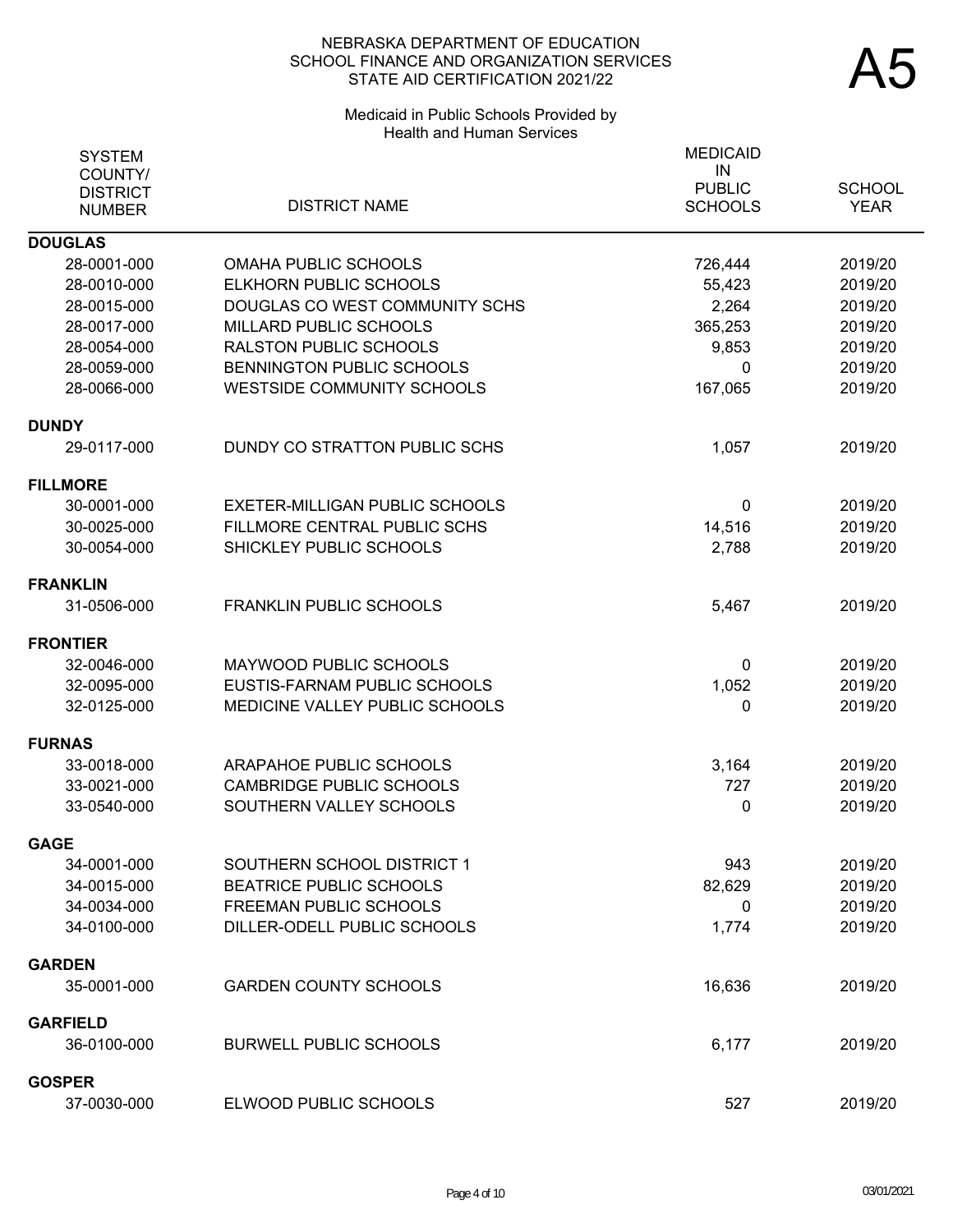#### Medicaid in Public Schools Provided by Health and Human Services

| <b>SYSTEM</b><br>COUNTY/<br><b>DISTRICT</b><br><b>NUMBER</b> | <b>DISTRICT NAME</b>               | <b>MEDICAID</b><br>IN<br><b>PUBLIC</b><br><b>SCHOOLS</b> | <b>SCHOOL</b><br><b>YEAR</b> |
|--------------------------------------------------------------|------------------------------------|----------------------------------------------------------|------------------------------|
| <b>GRANT</b>                                                 |                                    |                                                          |                              |
| 38-0011-000                                                  | <b>HYANNIS AREA SCHOOLS</b>        | 0                                                        | 2019/20                      |
| <b>GREELEY</b>                                               |                                    |                                                          |                              |
| 39-0060-000                                                  | CENTRAL VALLEY PUBLIC SCHOOLS      | 14,851                                                   | 2019/20                      |
| <b>HALL</b>                                                  |                                    |                                                          |                              |
| 40-0002-000                                                  | <b>GRAND ISLAND PUBLIC SCHOOLS</b> | 30,168                                                   | 2019/20                      |
| 40-0082-000                                                  | NORTHWEST PUBLIC SCHOOLS           | 14,563                                                   | 2019/20                      |
| 40-0083-000                                                  | WOOD RIVER RURAL SCHOOLS           | 18,424                                                   | 2019/20                      |
| 40-0126-000                                                  | DONIPHAN-TRUMBULL PUBLIC SCHS      | 2,035                                                    | 2019/20                      |
| <b>HAMILTON</b>                                              |                                    |                                                          |                              |
| 41-0002-000                                                  | <b>GILTNER PUBLIC SCHOOLS</b>      | 0                                                        | 2019/20                      |
| 41-0091-000                                                  | HAMPTON PUBLIC SCHOOL              | 1,752                                                    | 2019/20                      |
| 41-0504-000                                                  | <b>AURORA PUBLIC SCHOOLS</b>       | 13,990                                                   | 2019/20                      |
| <b>HARLAN</b>                                                |                                    |                                                          |                              |
| 42-0002-000                                                  | ALMA PUBLIC SCHOOLS                | 16,693                                                   | 2019/20                      |
| <b>HAYES</b>                                                 |                                    |                                                          |                              |
| 43-0079-000                                                  | HAYES CENTER PUBLIC SCHOOLS        | 0                                                        | 2019/20                      |
| <b>HITCHCOCK</b>                                             |                                    |                                                          |                              |
| 44-0070-000                                                  | HITCHCOCK CO SCH SYSTEM            | 0                                                        | 2019/20                      |
| <b>HOLT</b>                                                  |                                    |                                                          |                              |
| 45-0007-000                                                  | O'NEILL PUBLIC SCHOOLS             | 9,827                                                    | 2019/20                      |
| 45-0044-000                                                  | <b>STUART PUBLIC SCHOOLS</b>       | 0                                                        | 2019/20                      |
| 45-0137-000                                                  | <b>CHAMBERS PUBLIC SCHOOLS</b>     | 120                                                      | 2019/20                      |
| 45-0239-000                                                  | WEST HOLT PUBLIC SCHOOLS           | 8,549                                                    | 2019/20                      |
| <b>HOOKER</b>                                                |                                    |                                                          |                              |
| 46-0001-000                                                  | MULLEN PUBLIC SCHOOLS              | 12,044                                                   | 2019/20                      |
| <b>HOWARD</b>                                                |                                    |                                                          |                              |
| 47-0001-000                                                  | ST PAUL PUBLIC SCHOOLS             | 13,137                                                   | 2019/20                      |
| 47-0100-000                                                  | <b>CENTURA PUBLIC SCHOOLS</b>      | 0                                                        | 2019/20                      |
| 47-0103-000                                                  | ELBA PUBLIC SCHOOLS                | 1,580                                                    | 2019/20                      |
| <b>JEFFERSON</b>                                             |                                    |                                                          |                              |
| 48-0008-000                                                  | <b>FAIRBURY PUBLIC SCHOOLS</b>     | 15,278                                                   | 2019/20                      |
| 48-0300-000                                                  | TRI COUNTY PUBLIC SCHOOLS          | 1,668                                                    | 2019/20                      |
| 48-0303-000                                                  | MERIDIAN PUBLIC SCHOOLS            | 999                                                      | 2019/20                      |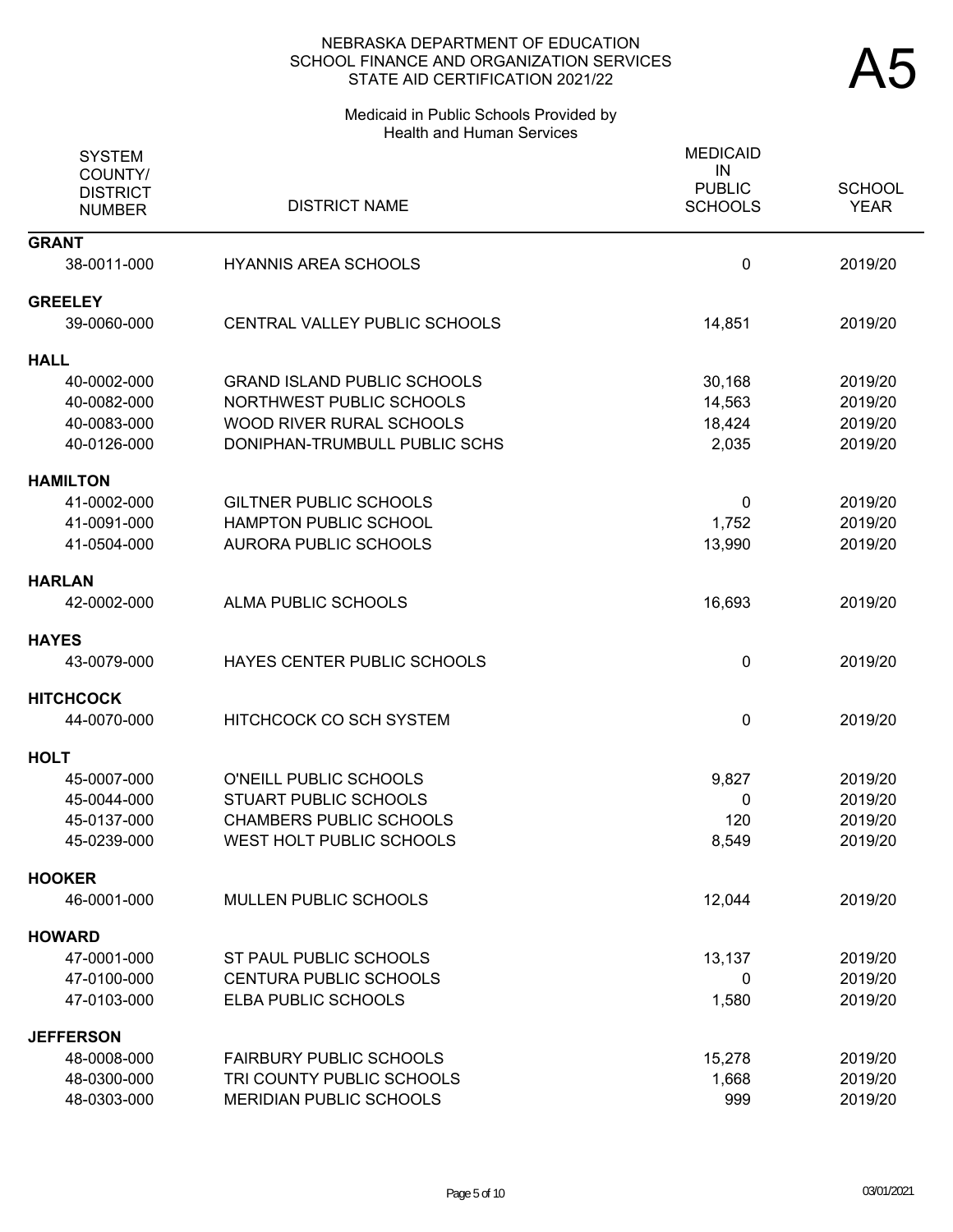# Medicaid in Public Schools Provided by Health and Human Services

| <b>SYSTEM</b><br>COUNTY/<br><b>DISTRICT</b><br><b>NUMBER</b> | <b>DISTRICT NAME</b>                      | <b>MEDICAID</b><br>IN<br><b>PUBLIC</b><br><b>SCHOOLS</b> | <b>SCHOOL</b><br><b>YEAR</b> |
|--------------------------------------------------------------|-------------------------------------------|----------------------------------------------------------|------------------------------|
| <b>JOHNSON</b>                                               |                                           |                                                          |                              |
| 49-0033-000                                                  | <b>STERLING PUBLIC SCHOOLS</b>            | 0                                                        | 2019/20                      |
| 49-0050-000                                                  | JOHNSON CO CENTRAL PUBLIC SCHS            | 1,854                                                    | 2019/20                      |
| <b>KEARNEY</b>                                               |                                           |                                                          |                              |
| 50-0001-000                                                  | WILCOX-HILDRETH PUBLIC SCHOOLS            | 1,366                                                    | 2019/20                      |
| 50-0501-000                                                  | <b>AXTELL COMMUNITY SCHOOLS</b>           | 3,105                                                    | 2019/20                      |
| 50-0503-000                                                  | MINDEN PUBLIC SCHOOLS                     | 22,422                                                   | 2019/20                      |
| KEITH                                                        |                                           |                                                          |                              |
| 51-0001-000                                                  | OGALLALA PUBLIC SCHOOLS                   | 9,468                                                    | 2019/20                      |
| 51-0006-000                                                  | PAXTON CONSOLIDATED SCHOOLS               | 3,163                                                    | 2019/20                      |
| KEYA PAHA                                                    |                                           |                                                          |                              |
| 52-0100-000                                                  | <b>KEYA PAHA COUNTY SCHOOLS</b>           | 93                                                       | 2019/20                      |
| <b>KIMBALL</b>                                               |                                           |                                                          |                              |
| 53-0001-000                                                  | KIMBALL PUBLIC SCHOOLS                    | 9,401                                                    | 2019/20                      |
| KNOX                                                         |                                           |                                                          |                              |
| 54-0013-000                                                  | <b>CREIGHTON COMMUNITY PUBLIC SCHOOLS</b> | 1,776                                                    | 2019/20                      |
| 54-0096-000                                                  | <b>CROFTON COMMUNITY SCHOOLS</b>          | 2,428                                                    | 2019/20                      |
| 54-0501-000                                                  | NIOBRARA PUBLIC SCHOOLS                   | 2,746                                                    | 2019/20                      |
| 54-0505-000                                                  | SANTEE COMMUNITY SCHOOLS                  | 4,089                                                    | 2019/20                      |
| 54-0576-000                                                  | <b>WAUSA PUBLIC SCHOOLS</b>               | 943                                                      | 2019/20                      |
| 54-0583-000                                                  | <b>VERDIGRE PUBLIC SCHOOLS</b>            | 180                                                      | 2019/20                      |
| 54-0586-000                                                  | BLOOMFIELD COMMUNITY SCHOOLS              | 3,188                                                    | 2019/20                      |
| <b>LANCASTER</b>                                             |                                           |                                                          |                              |
| 55-0001-000                                                  | LINCOLN PUBLIC SCHOOLS                    | 990,052                                                  | 2019/20                      |
| 55-0145-000                                                  | <b>WAVERLY SCHOOL DISTRICT 145</b>        | 6,959                                                    | 2019/20                      |
| 55-0148-000                                                  | <b>MALCOLM PUBLIC SCHOOLS</b>             | 172                                                      | 2019/20                      |
| 55-0160-000                                                  | NORRIS SCHOOL DIST 160                    | 4,444                                                    | 2019/20                      |
| 55-0161-000                                                  | RAYMOND CENTRAL PUBLIC SCHOOLS            | 1,427                                                    | 2019/20                      |
| <b>LINCOLN</b>                                               |                                           |                                                          |                              |
| 56-0001-000                                                  | NORTH PLATTE PUBLIC SCHOOLS               | 30,152                                                   | 2019/20                      |
| 56-0006-000                                                  | <b>BRADY PUBLIC SCHOOLS</b>               | 0                                                        | 2019/20                      |
| 56-0007-000                                                  | <b>MAXWELL PUBLIC SCHOOLS</b>             | 6,161                                                    | 2019/20                      |
| 56-0037-000                                                  | HERSHEY PUBLIC SCHOOLS                    | 7,533                                                    | 2019/20                      |
| 56-0055-000                                                  | SUTHERLAND PUBLIC SCHOOLS                 | 1,429                                                    | 2019/20                      |
| 56-0565-000                                                  | <b>WALLACE PUBLIC SCH DIST 65 R</b>       | 0                                                        | 2019/20                      |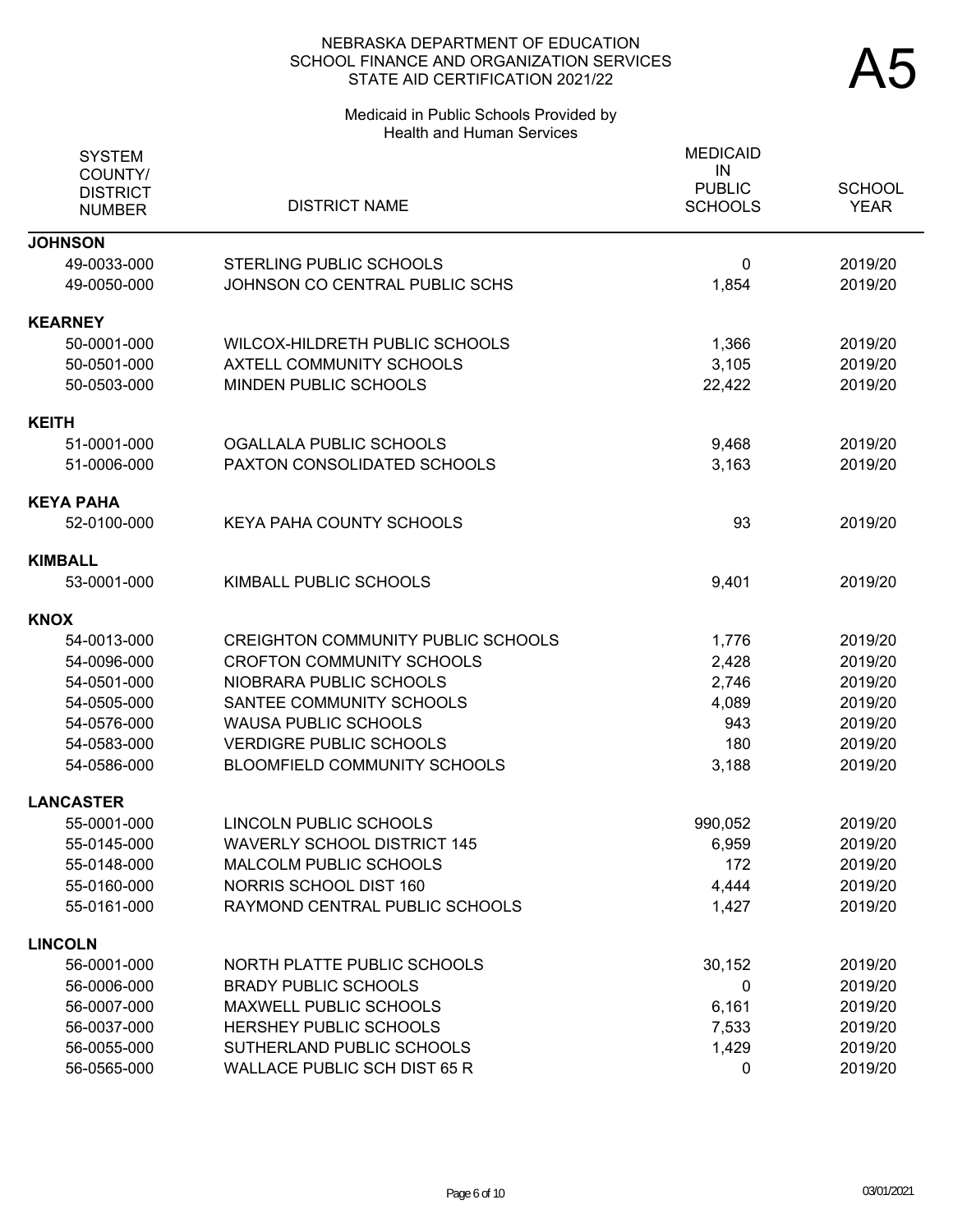#### Medicaid in Public Schools Provided by Health and Human Services

| <b>SYSTEM</b><br>COUNTY/<br><b>DISTRICT</b> | <b>DISTRICT NAME</b>               | <b>MEDICAID</b><br>IN<br><b>PUBLIC</b><br><b>SCHOOLS</b> | <b>SCHOOL</b><br><b>YEAR</b> |
|---------------------------------------------|------------------------------------|----------------------------------------------------------|------------------------------|
| <b>NUMBER</b>                               |                                    |                                                          |                              |
| <b>LOGAN</b>                                |                                    |                                                          |                              |
| 57-0501-000                                 | STAPLETON PUBLIC SCHOOLS           | 308                                                      | 2019/20                      |
| <b>LOUP</b>                                 |                                    |                                                          |                              |
| 58-0025-000                                 | LOUP COUNTY PUBLIC SCHOOLS         | $\mathbf 0$                                              | 2019/20                      |
| <b>MADISON</b>                              |                                    |                                                          |                              |
| 59-0001-000                                 | <b>MADISON PUBLIC SCHOOLS</b>      | 6,138                                                    | 2019/20                      |
| 59-0002-000                                 | NORFOLK PUBLIC SCHOOLS             | 101,639                                                  | 2019/20                      |
| 59-0005-000                                 | BATTLE CREEK PUBLIC SCHOOLS        | $\mathbf 0$                                              | 2019/20                      |
| 59-0013-000                                 | NEWMAN GROVE PUBLIC SCHOOLS        | 987                                                      | 2019/20                      |
| 59-0080-000                                 | ELKHORN VALLEY SCHOOLS             | 0                                                        | 2019/20                      |
| <b>MCPHERSON</b>                            |                                    |                                                          |                              |
| 60-0090-000                                 | MC PHERSON COUNTY SCHOOLS          | 0                                                        | 2019/20                      |
| <b>MERRICK</b>                              |                                    |                                                          |                              |
| 61-0004-000                                 | <b>CENTRAL CITY PUBLIC SCHOOLS</b> | 28,428                                                   | 2019/20                      |
| 61-0049-000                                 | PALMER PUBLIC SCHOOLS              | 713                                                      | 2019/20                      |
| <b>MORRILL</b>                              |                                    |                                                          |                              |
| 62-0021-000                                 | <b>BAYARD PUBLIC SCHOOLS</b>       | 9,083                                                    | 2019/20                      |
| 62-0063-000                                 | <b>BRIDGEPORT PUBLIC SCHOOLS</b>   | 10,396                                                   | 2019/20                      |
| <b>NANCE</b>                                |                                    |                                                          |                              |
| 63-0001-000                                 | <b>FULLERTON PUBLIC SCHOOLS</b>    | 67                                                       | 2019/20                      |
| 63-0030-000                                 | TWIN RIVER PUBLIC SCHOOLS          | $\mathbf{0}$                                             | 2019/20                      |
| <b>NEMAHA</b>                               |                                    |                                                          |                              |
| 64-0023-000                                 | JOHNSON-BROCK PUBLIC SCHOOLS       | 3,360                                                    | 2019/20                      |
| 64-0029-000                                 | AUBURN PUBLIC SCHOOLS              | 19,950                                                   | 2019/20                      |
| <b>NUCKOLLS</b>                             |                                    |                                                          |                              |
| 65-0011-000                                 | <b>SUPERIOR PUBLIC SCHOOLS</b>     | 24,450                                                   | 2019/20                      |
| 65-2005-000                                 | SOUTH CENTRAL NEBRASKA UNIFIED 5   | 7,695                                                    | 2019/20                      |
| <b>OTOE</b>                                 |                                    |                                                          |                              |
| 66-0027-000                                 | SYRACUSE-DUNBAR-AVOCA SCHOOLS      | 9,146                                                    | 2019/20                      |
| 66-0111-000                                 | NEBRASKA CITY PUBLIC SCHOOLS       | 7,949                                                    | 2019/20                      |
| 66-0501-000                                 | PALMYRA DISTRICT OR 1              | $\mathbf{0}$                                             | 2019/20                      |
| <b>PAWNEE</b>                               |                                    |                                                          |                              |
| 67-0001-000                                 | PAWNEE CITY PUBLIC SCHOOLS         | 3,072                                                    | 2019/20                      |
| 67-0069-000                                 | LEWISTON CONSOLIDATED SCHOOLS      | 885                                                      | 2019/20                      |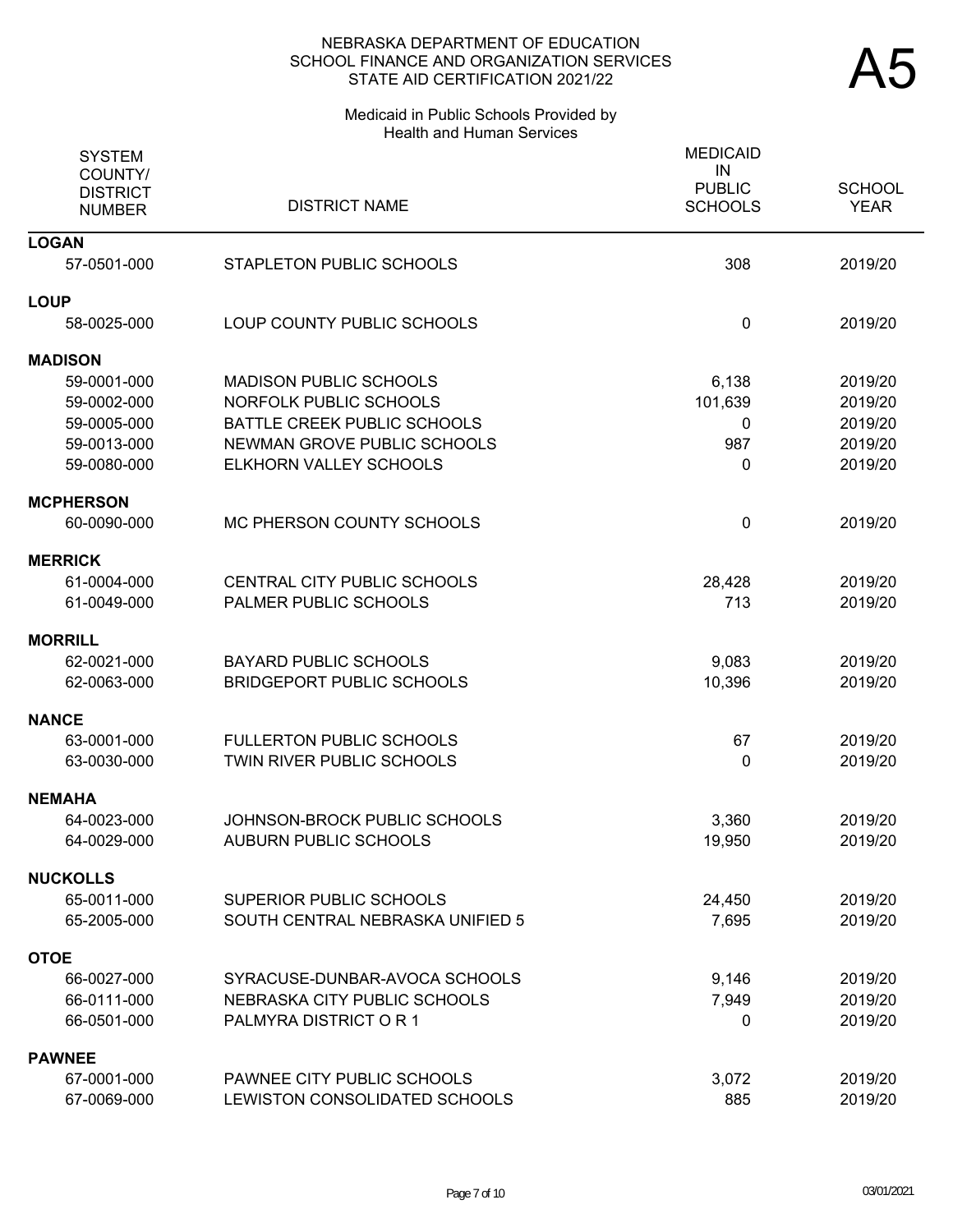# Medicaid in Public Schools Provided by Health and Human Services

| <b>SYSTEM</b><br>COUNTY/<br><b>DISTRICT</b> | <b>DISTRICT NAME</b>                  | <b>MEDICAID</b><br>IN<br><b>PUBLIC</b><br><b>SCHOOLS</b> | <b>SCHOOL</b><br><b>YEAR</b> |
|---------------------------------------------|---------------------------------------|----------------------------------------------------------|------------------------------|
| <b>NUMBER</b>                               |                                       |                                                          |                              |
| <b>PERKINS</b>                              |                                       |                                                          |                              |
| 68-0020-000                                 | PERKINS COUNTY SCHOOLS                | 0                                                        | 2019/20                      |
| <b>PHELPS</b>                               |                                       |                                                          |                              |
| 69-0044-000                                 | HOLDREGE PUBLIC SCHOOLS               | 29,348                                                   | 2019/20                      |
| 69-0054-000                                 | <b>BERTRAND PUBLIC SCHOOLS</b>        | 568                                                      | 2019/20                      |
| 69-0055-000                                 | <b>LOOMIS PUBLIC SCHOOLS</b>          | 44                                                       | 2019/20                      |
| <b>PIERCE</b>                               |                                       |                                                          |                              |
| 70-0002-000                                 | PIERCE PUBLIC SCHOOLS                 | 2,416                                                    | 2019/20                      |
| 70-0005-000                                 | PLAINVIEW PUBLIC SCHOOLS              | 0                                                        | 2019/20                      |
| 70-0542-000                                 | OSMOND COMMUNITY SCHOOLS              | 1,181                                                    | 2019/20                      |
| <b>PLATTE</b>                               |                                       |                                                          |                              |
| 71-0001-000                                 | <b>COLUMBUS PUBLIC SCHOOLS</b>        | 20,248                                                   | 2019/20                      |
| 71-0005-000                                 | LAKEVIEW COMMUNITY SCHOOLS            | 3,927                                                    | 2019/20                      |
| 71-0067-000                                 | HUMPHREY PUBLIC SCHOOLS               | $\Omega$                                                 | 2019/20                      |
| <b>POLK</b>                                 |                                       |                                                          |                              |
| 72-0015-000                                 | <b>CROSS COUNTY COMMUNITY SCHOOLS</b> | 3,659                                                    | 2019/20                      |
| 72-0019-000                                 | OSCEOLA PUBLIC SCHOOLS                | 4,589                                                    | 2019/20                      |
| 72-0032-000                                 | SHELBY - RISING CITY PUBLIC SCHOOLS   | 474                                                      | 2019/20                      |
| 72-0075-000                                 | HIGH PLAINS COMMUNITY SCHOOLS         | 2,943                                                    | 2019/20                      |
| <b>RED WILLOW</b>                           |                                       |                                                          |                              |
| 73-0017-000                                 | MC COOK PUBLIC SCHOOLS                | 18,936                                                   | 2019/20                      |
| 73-0179-000                                 | SOUTHWEST PUBLIC SCHOOLS              | 2,960                                                    | 2019/20                      |
| <b>RICHARDSON</b>                           |                                       |                                                          |                              |
| 74-0056-000                                 | <b>FALLS CITY PUBLIC SCHOOLS</b>      | 28,525                                                   | 2019/20                      |
| 74-0070-000                                 | HUMBOLDT TABLE ROCK STEINAUER         | 972                                                      | 2019/20                      |
| <b>ROCK</b>                                 |                                       |                                                          |                              |
| 75-0100-000                                 | ROCK COUNTY PUBLIC SCHOOLS            | $\mathbf 0$                                              | 2019/20                      |
| <b>SALINE</b>                               |                                       |                                                          |                              |
| 76-0002-000                                 | <b>CRETE PUBLIC SCHOOLS</b>           | 22,705                                                   | 2019/20                      |
| 76-0044-000                                 | DORCHESTER PUBLIC SCHOOL              | 638                                                      | 2019/20                      |
| 76-0068-000                                 | FRIEND PUBLIC SCHOOLS                 | 7,814                                                    | 2019/20                      |
| 76-0082-000                                 | WILBER-CLATONIA PUBLIC SCHOOLS        | 38                                                       | 2019/20                      |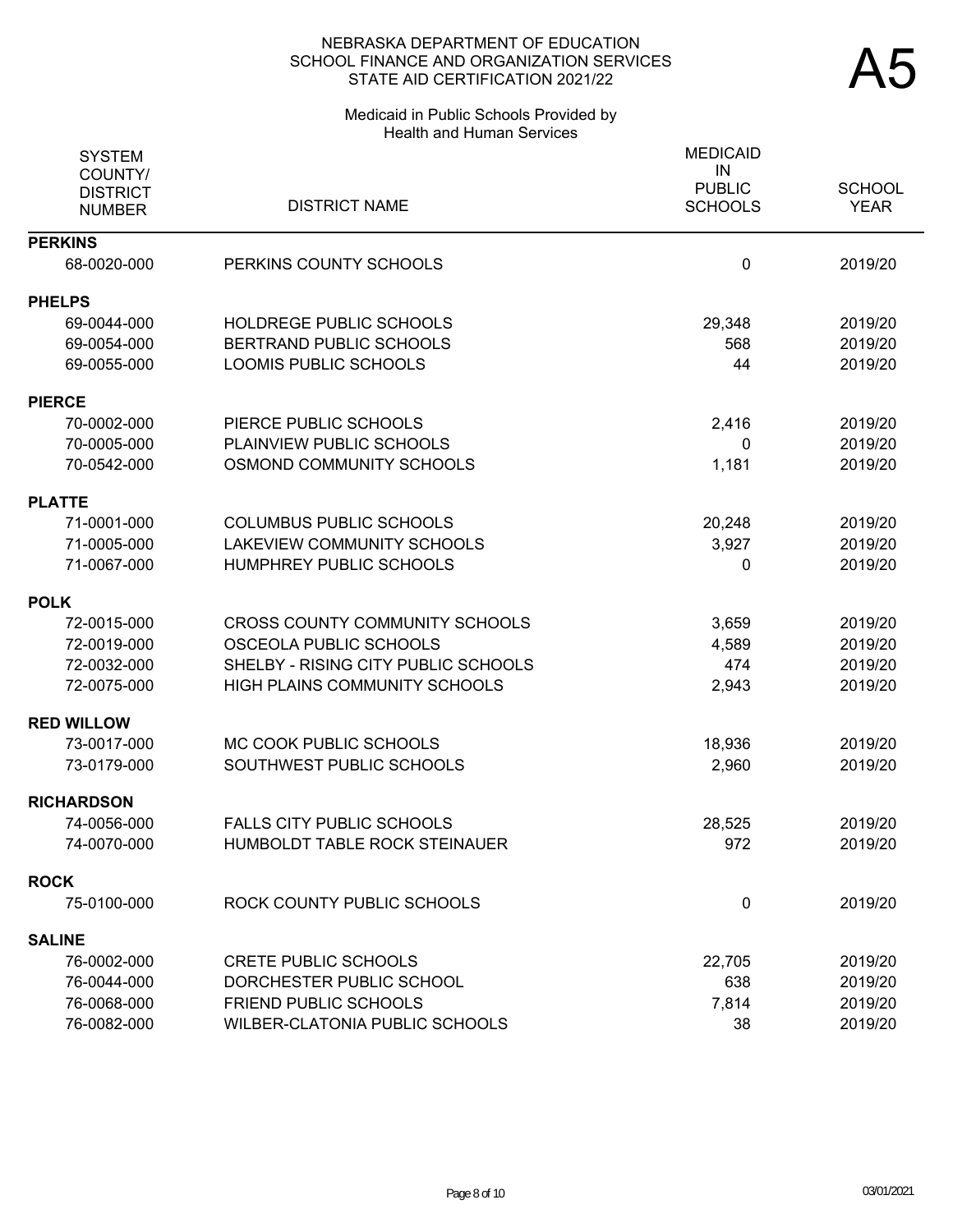# Medicaid in Public Schools Provided by Health and Human Services

| <b>SYSTEM</b><br>COUNTY/<br><b>DISTRICT</b><br><b>NUMBER</b> | <b>DISTRICT NAME</b>                     | <b>MEDICAID</b><br>IN<br><b>PUBLIC</b><br><b>SCHOOLS</b> | <b>SCHOOL</b><br><b>YEAR</b> |
|--------------------------------------------------------------|------------------------------------------|----------------------------------------------------------|------------------------------|
| <b>SARPY</b>                                                 |                                          |                                                          |                              |
| 77-0001-000                                                  | BELLEVUE PUBLIC SCHOOLS                  | 181,901                                                  | 2019/20                      |
| 77-0027-000                                                  | PAPILLION LA VISTA COMMUNITY SCHOOLS     | 95,738                                                   | 2019/20                      |
| 77-0037-000                                                  | <b>GRETNA PUBLIC SCHOOLS</b>             | 12,821                                                   | 2019/20                      |
| 77-0046-000                                                  | SPRINGFIELD PLATTEVIEW COMMUNITY SCHOOLS | 12,566                                                   | 2019/20                      |
| <b>SAUNDERS</b>                                              |                                          |                                                          |                              |
| 78-0001-000                                                  | ASHLAND-GREENWOOD PUBLIC SCHS            | 7,750                                                    | 2019/20                      |
| 78-0009-000                                                  | YUTAN PUBLIC SCHOOLS                     | 141                                                      | 2019/20                      |
| 78-0039-000                                                  | <b>WAHOO PUBLIC SCHOOLS</b>              | 2,854                                                    | 2019/20                      |
| 78-0072-000                                                  | MEAD PUBLIC SCHOOLS                      | 0                                                        | 2019/20                      |
| 78-0107-000                                                  | CEDAR BLUFFS PUBLIC SCHOOLS              | 16,572                                                   | 2019/20                      |
| <b>SCOTTS BLUFF</b>                                          |                                          |                                                          |                              |
| 79-0002-000                                                  | MINATARE PUBLIC SCHOOLS                  | 6,305                                                    | 2019/20                      |
| 79-0011-000                                                  | MORRILL PUBLIC SCHOOLS                   | 4,330                                                    | 2019/20                      |
| 79-0016-000                                                  | <b>GERING PUBLIC SCHOOLS</b>             | 43,958                                                   | 2019/20                      |
| 79-0031-000                                                  | MITCHELL PUBLIC SCHOOLS                  | 0                                                        | 2019/20                      |
| 79-0032-000                                                  | SCOTTSBLUFF PUBLIC SCHOOLS               | 96,303                                                   | 2019/20                      |
| <b>SEWARD</b>                                                |                                          |                                                          |                              |
| 80-0005-000                                                  | MILFORD PUBLIC SCHOOLS                   | 3,975                                                    | 2019/20                      |
| 80-0009-000                                                  | <b>SEWARD PUBLIC SCHOOLS</b>             | 4,186                                                    | 2019/20                      |
| 80-0567-000                                                  | CENTENNIAL PUBLIC SCHOOLS                | 21,729                                                   | 2019/20                      |
| <b>SHERIDAN</b>                                              |                                          |                                                          |                              |
| 81-0003-000                                                  | HAY SPRINGS PUBLIC SCHOOLS               | 1,338                                                    | 2019/20                      |
| 81-0010-000                                                  | <b>GORDON-RUSHVILLE PUBLIC SCHS</b>      | 3,737                                                    | 2019/20                      |
|                                                              |                                          |                                                          |                              |
| <b>SHERMAN</b>                                               |                                          |                                                          |                              |
| 82-0001-000                                                  | LOUP CITY PUBLIC SCHOOLS                 | 14,384                                                   | 2019/20                      |
| 82-0015-000                                                  | LITCHFIELD PUBLIC SCHOOLS                | 0                                                        | 2019/20                      |
| SIOUX                                                        |                                          |                                                          |                              |
| 83-0500-000                                                  | SIOUX COUNTY PUBLIC SCHOOLS              | $\mathbf 0$                                              | 2019/20                      |
| <b>STANTON</b>                                               |                                          |                                                          |                              |
| 84-0003-000                                                  | STANTON COMMUNITY SCHOOLS                | 1,734                                                    | 2019/20                      |
| THAYER                                                       |                                          |                                                          |                              |
| 85-0060-000                                                  | DESHLER PUBLIC SCHOOLS                   | 4,254                                                    | 2019/20                      |
| 85-0070-000                                                  | THAYER CENTRAL COMMUNITY SCHS            | 3,809                                                    | 2019/20                      |
| 85-2001-000                                                  | BRUNING-DAVENPORT UNIFIED SYS            | 2,989                                                    | 2019/20                      |
|                                                              |                                          |                                                          |                              |